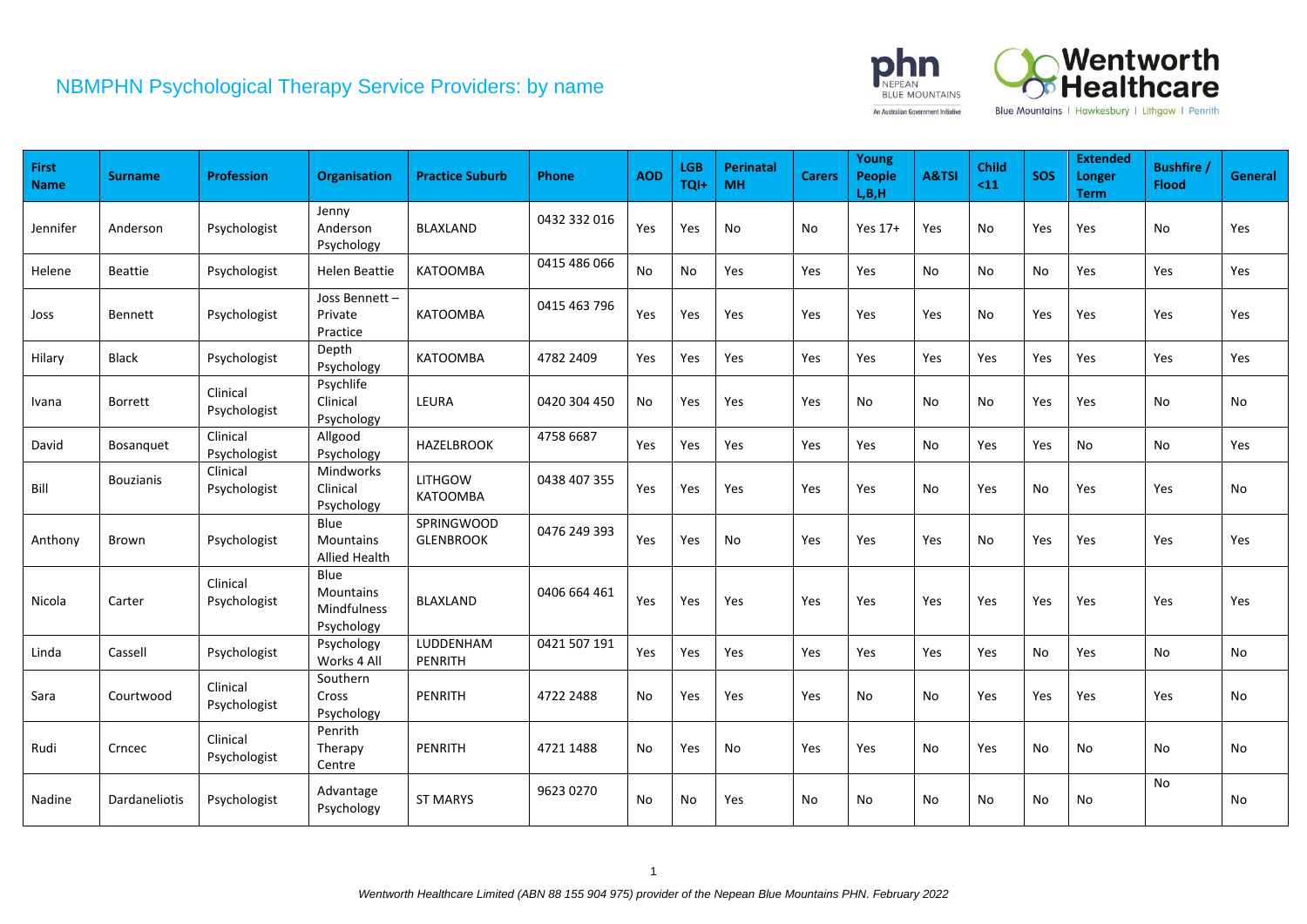

| First<br><b>Name</b> | <b>Surname</b> | <b>Profession</b>                | <b>Organisation</b>                                               | <b>Practice suburb</b> | Phone        | <b>AOD</b> | <b>LGB</b><br>TQI+ | <b>Perinatal</b><br><b>MH</b> | <b>Carers</b> | Young<br><b>People</b><br>L, B, H | A&TSI | <b>Child</b><br>$11$ | <b>SOS</b> | <b>Extended</b><br>Longer<br><b>Term</b> | <b>Bushfire</b><br><b>Flood</b> | General |
|----------------------|----------------|----------------------------------|-------------------------------------------------------------------|------------------------|--------------|------------|--------------------|-------------------------------|---------------|-----------------------------------|-------|----------------------|------------|------------------------------------------|---------------------------------|---------|
| Krisrty              | Dawson         | Psychologist                     | Southern<br>Cross<br>Psychology                                   | <b>PENRITH</b>         | 4722 2488    | Yes        | Yes                | Yes                           | Yes           | Yes                               | Yes   | Yes                  | No         | Yes                                      | Yes                             | No      |
| Tara                 | De Wel         | Psychologist                     | Tara De Wel                                                       | KATOOMBA               | 0419 292 055 | Yes        | Yes                | Yes                           | Yes           | Yes                               | No    | Yes                  | Yes        | Yes                                      | Yes                             | Yes     |
| <b>Deborah</b>       | Deasy          | Psychologist                     | Deasy<br>Consultancy<br>Services                                  | <b>FAULCONBRIDGE</b>   | 0450 737 630 | Yes        | Yes                | Yes                           | Yes           | No                                | Yes   | No                   | No         | Yes                                      | Yes                             | Yes     |
| Alfred               | DeRobillard    | Psychologist                     | Werrington<br>County<br>Medical<br>Centre                         | <b>WERRINGTON</b>      | 9833 4463    | Yes        | Yes                | Yes                           | <b>No</b>     | Yes                               | No    | No                   | No         | No                                       | <b>No</b>                       | Yes     |
| Megan                | Doring         | Psychologist                     | Tranquil<br>Minds<br>Psychological<br>& Psychiatry<br>Services    | PENRITH                | 4731 6516    | No         | No                 | Yes                           | Yes           | Yes                               | Yes   | Yes                  | No         | Yes                                      | Yes                             | Yes     |
| Tina                 | Erne           | Psychologist                     | Awakened<br>Psychology                                            | <b>SOUTH WINDSOR</b>   | 0450 006 246 | Yes        | Yes                | Yes                           | Yes           | Yes                               | No    | No                   | Yes        | Yes                                      | No                              | Yes     |
| Marsiel              | Fanous         | Social Worker<br>(Mental Health) | Sydney Healing<br>Psychotherapy<br>and<br>Counselling<br>Services | <b>MT DRUITT</b>       | 02 9675 5066 | Yes        | Yes                | Yes                           | Yes           | Yes                               | Yes   | Yes                  | Yes        | Yes                                      | No                              | Yes     |
| Elizabeth            | Faria          | Psychologist                     | Elizabeth<br>Faria's<br>Practice                                  | <b>KATOOMBA</b>        | 0431 980 231 | No         | Yes                | Yes                           | Yes           | No                                | Yes   | No                   | No         | Yes                                      | Yes                             | Yes     |
| Sylvana              | Farrugia-Mizzi | Clinical<br>Psychologist         | Professional<br>Psychological<br>Services                         | <b>NORTH ST MARYS</b>  | 8678 0946    | Yes        | Yes                | Yes                           | Yes           | Yes                               | Yes   | Yes                  | No         | Yes                                      | Yes                             | Yes     |
| Sue                  | Fry            | Social Worker<br>(Mental Health) | <b>Blue Gum</b><br>Therapy<br>Centre                              | SPRINGWOOD             | 4751 4801    | Yes        | Yes                | Yes                           | Yes           | No                                | Yes   | No                   | Yes        | Yes                                      | Yes                             | Yes     |
| Michelle             | Gibbons        | Clinical<br>Psychologist         | Michelle<br>Gibbons<br>Psychology                                 | <b>RICHMOND</b>        | 0409 810 009 | Yes        | Yes                | Yes                           | Yes           | Yes                               | No    | No                   | No         | No                                       | <b>No</b>                       | No      |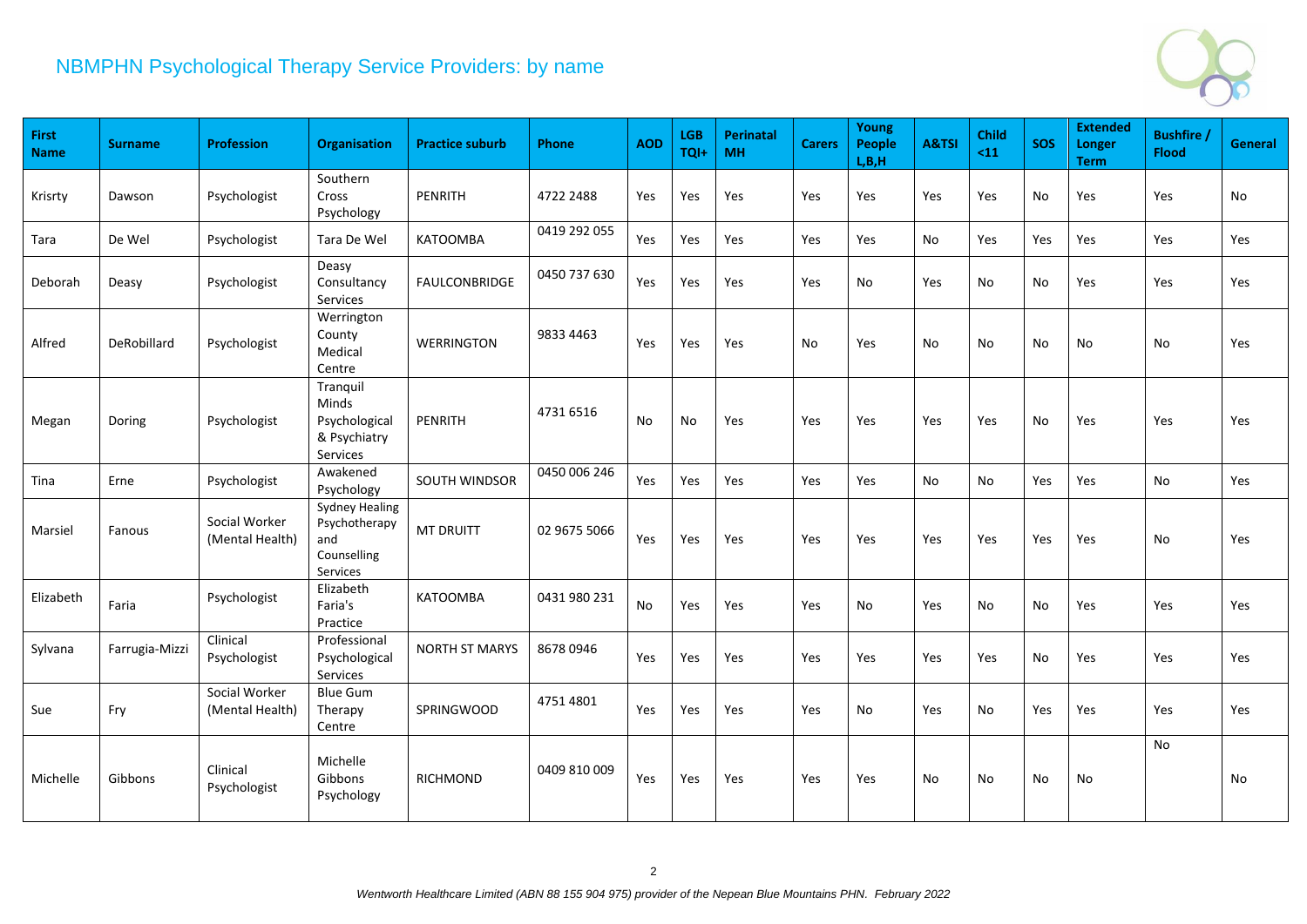

| <b>First</b><br><b>Name</b> | <b>Surname</b> | <b>Profession</b>                            | <b>Organisation</b>                                         | <b>Practice suburb</b>            | <b>Phone</b> | <b>AOD</b> | <b>LGB</b><br>TQI+ | <b>Perinatal</b><br><b>MH</b> | <b>Carers</b> | Young<br><b>People</b><br>L, B, H | A&TSI      | <b>Child</b><br>$11$ | <b>SOS</b> | <b>Extended</b><br>Longer<br><b>Term</b> | <b>Bushfire</b><br><b>Flood</b> | General |
|-----------------------------|----------------|----------------------------------------------|-------------------------------------------------------------|-----------------------------------|--------------|------------|--------------------|-------------------------------|---------------|-----------------------------------|------------|----------------------|------------|------------------------------------------|---------------------------------|---------|
| Vinity                      | Gill           | Psychologist                                 | Moksha<br>Therapy<br>Psychology<br>Practice                 | <b>KATOOMBA</b>                   | 0420 973 363 | Yes        | Yes                | Yes                           | Yes           | Yes                               | No         | Yes                  | No         | Yes                                      | Yes                             | Yes     |
| Geoffrey                    | Glassock       | Psychologist                                 | Life Change<br>Management                                   | SPRINGWOOD                        | 0408 436 676 | No         | Yes                | No                            | Yes           | Yes                               | No         | No.                  | No         | Yes                                      | No                              | Yes     |
| Jessica                     | Gowans         | Psychologist                                 | Awakened<br>Psychology                                      | <b>WINDSOR</b>                    | 0450 006 246 | No         | No                 | No                            | Yes           | Yes                               | No         | No                   | No         | No                                       | No                              | Yes     |
| Loretta                     | Grant          | Credentialed<br>MH Nurse/<br>Psychotherapist | Loretta Grant                                               | <b>KATOOMBA</b><br><b>LITHGOW</b> | 0424 275 355 | Yes        | Yes                | Yes                           | Yes           | No                                | Yes        | No                   | Yes        | Yes                                      | Yes                             | Yes     |
| Richard                     | Gray           | Psychologist                                 | Richard Gray,<br>Psychologist                               | <b>LITHGOW</b>                    | 0412 174 212 | Yes        | Yes                | Yes                           | Yes           | Yes                               | Yes        | Yes                  | No         | Yes                                      | Yes                             | Yes     |
| Kylie                       | Grigg (Clark)  | Psychologist                                 | Blaxland<br>Health                                          | <b>BLAXLAND</b>                   | 4739 6464    | Yes        | Yes                | Yes                           | Yes           | Yes                               | Yes        | Yes                  | Yes        | Yes                                      | Yes                             | Yes     |
| Jillian                     | Harrington     | Clinical<br>Psychologist                     | Southern<br>Cross<br>Psychology                             | <b>PENRITH</b>                    | 4722 2488    | Yes        | Yes                | Yes                           | Yes           | Yes                               | Yes        | Yes                  | Yes        | Yes                                      | Yes                             | No      |
| Michelle                    | <b>Hookham</b> | Credentialed<br><b>MH Nurse</b>              | Michelle<br>Hookham,<br>Mental Health<br>& Homeopathy       | <b>WINDSOR</b>                    | 4577 4435    | Yes        | Yes                | Yes                           | Yes           | Yes                               | No         | No.                  | Yes        | Yes                                      | Yes                             | Yes     |
| Cindy                       | <b>Hsiang</b>  | Psychologist                                 | Aspiration<br><b>Education and</b><br>Development<br>Clinic | <b>BAULKHAM HILLS</b>             | 9688 6665    | No         | No                 | Yes                           | Yes           | Yes                               | No         | Yes                  | No         | No                                       | No                              | No      |
| Caroline                    | Issa           | Psychologist                                 | A New Hope<br>Psychology<br>Practice                        | LEURA                             | 0488 264 774 | No         | Yes                | Yes                           | Yes           | Yes                               | Yes        | Yes                  | No         | Yes                                      | Yes                             | Yes     |
| Renee                       | Jenkins        | Psychologist                                 | Renee Jenkins<br>Practice                                   | <b>FAULCONBRIDGE</b>              | 0425 819 533 | Yes        | Yes                | Yes                           | Yes           | Yes                               | Yes        | No                   | Yes        | Yes                                      | Yes                             | Yes     |
| Virginia                    | Johnstone      | Social Worker<br>(Mental Health)             | Blaxland<br>Health                                          | <b>BLAXLAND</b>                   | 0466 605 685 | No         | Yes                | Yes                           | Yes           | No                                | Yes        | No                   | No         | Yes                                      | No                              | No      |
| Mary                        | Karlson        | Psychologist                                 | Mary Karlson<br>- Private<br>Practice                       | <b>SPRINGWOOD</b>                 | 0416 053 339 | <b>NO</b>  | <b>YES</b>         | <b>YES</b>                    | <b>YES</b>    | <b>YES</b>                        | <b>YES</b> | No                   | No         | Yes                                      | Yes                             | Yes     |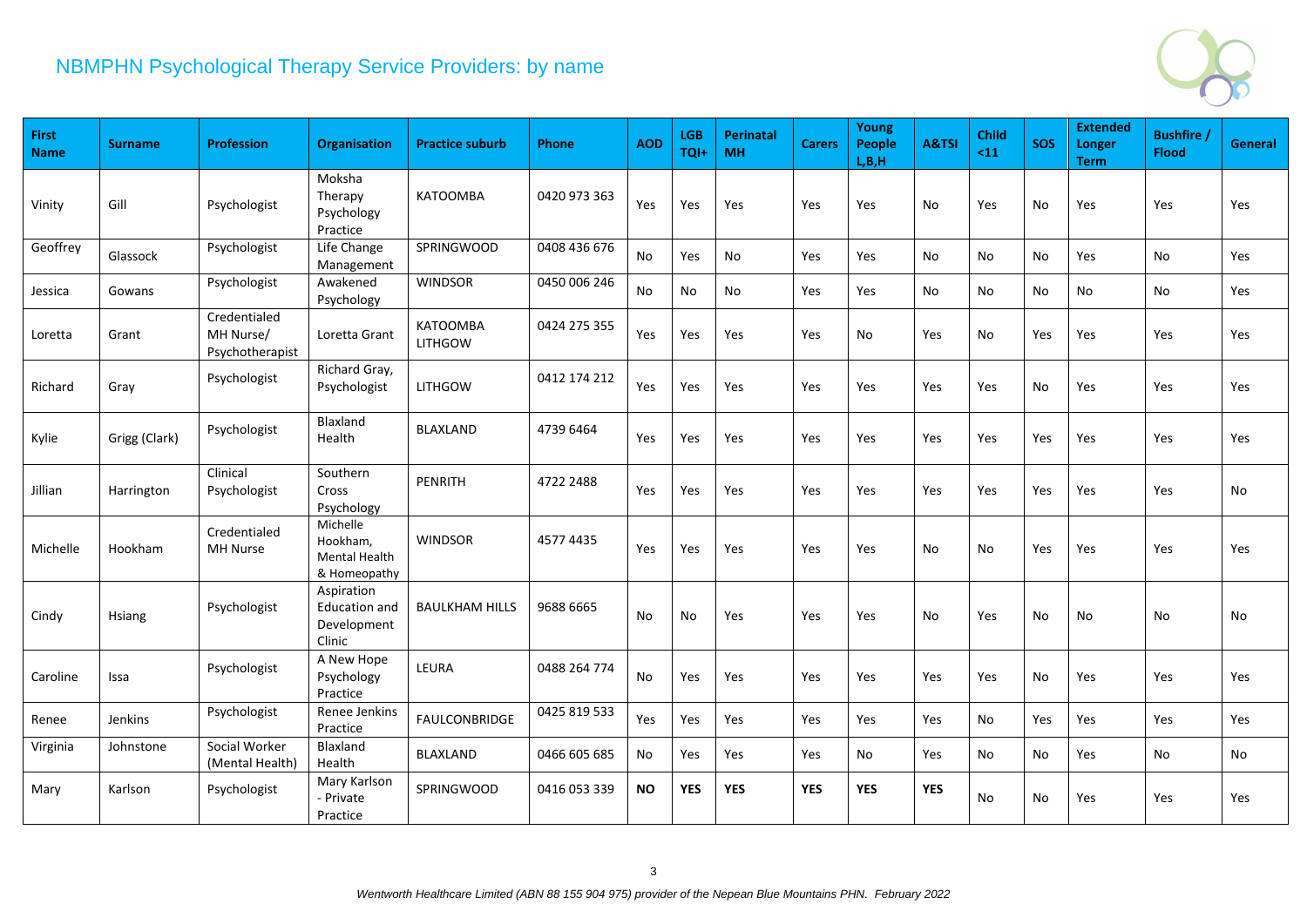

| First<br><b>Name</b> | <b>Surname</b>      | <b>Profession</b>                | Organisation                                      | <b>Practice suburb</b> | Phone        | <b>AOD</b> | <b>LGB</b><br>TQI+ | <b>Perinatal</b><br><b>MH</b> | <b>Carers</b> | Young<br><b>People</b><br>L, B, H | A&TSI | <b>Child</b><br>$11$ | <b>SOS</b> | <b>Extended</b><br>Longer<br><b>Term</b> | <b>Bushfire</b><br><b>Flood</b> | <b>General</b> |
|----------------------|---------------------|----------------------------------|---------------------------------------------------|------------------------|--------------|------------|--------------------|-------------------------------|---------------|-----------------------------------|-------|----------------------|------------|------------------------------------------|---------------------------------|----------------|
| Alice                | Kim                 | Psychologist                     | Southern<br>Cross<br>Psychology                   | PENRITH                | 4722 2488    | Yes        | Yes                | Yes                           | Yes           | Yes                               | No    | No                   | No         | No                                       | No                              | No             |
| Cindy                | Lam                 | Psychologist                     | Advantage<br>Psychology                           | <b>ST MARYS</b>        | 9623 0270    | No         | Yes                | No                            | No            | Yes                               | Yes   | No                   | No         | No                                       | No                              | Yes            |
| Josephine            | Lauria              | Psychologist                     | Blaxland<br>Health                                | <b>BLAXLAND</b>        | 0419 984 313 | No         | Yes                | Yes                           | Yes           | Yes                               | Yes   | No                   | Yes        | Yes                                      | No                              | Yes            |
| Michelle             | Martin              | Social Worker<br>(Mental Health) | Michelle<br>Martin<br>Counselling                 | TELEHEALTH             | 0422 401 207 | Yes        | Yes                | No                            | Yes           | No                                | No    | No                   | No         | Yes                                      | Yes                             | No             |
| John                 | McGee               | Clinical<br>Psychologist         | Hawkesbury<br>Child &<br>Adolescent<br>Psychology | RICHMOND               | 0401 553 155 | No         | No                 | No                            | NO.           | Yes                               | No.   | Yes                  | No         | Yes                                      | No                              | No             |
| Natalie              | McKinnon -<br>Bauer | Psychologist                     | Natalie Bauer<br>(Private<br>Practice)            | <b>KATOOMBA</b>        | 0400 944 015 | Yes        | Yes                | Yes                           | <b>Yes</b>    | Yes                               | Yes   | No                   | No         | Yes                                      | Yes                             | Yes            |
| Fazeela              | Moghal              | Clinical<br>Psychologist         | Dr. Fazeela<br>Moghal                             | <b>NORTH ST MARYS</b>  | 8678 0946    | Yes        | No                 | Yes                           | Yes           | Yes                               | No.   | No.                  | No         | No                                       | No                              | Yes            |
| Ann                  | <b>Morris</b>       | Social Worker<br>(Mental Health) | Blaxland<br>Health                                | <b>BLAXLAND</b>        | 4739 6464    | No         | Yes                | No                            | Yes           | No                                | No    | No                   | No         | Yes                                      | Yes                             | Yes            |
| Mitchell             | O'Brien             | Clinical<br>Psychologist         | Proactive<br>Psychology                           | PENRITH                | 4722 2600    | No         | <b>No</b>          | No                            | Yes           | Yes                               | No    | Yes                  | Yes        | Yes                                      | No                              | No             |
| Cathy                | O'Brien             | Psychologist                     | Blaxland<br>Health                                | BLAXLAND               | 4739 6464    | No         | <b>No</b>          | Yes                           | Yes           | Yes                               | Yes   | Yes                  | Yes        | Yes                                      | Yes                             | No             |
| Peta                 | O'Meley             | Psychologist                     | Peta O'Meley<br>- Private<br>Practice             | <b>LITHGOW</b>         | 0438 687 237 | Yes        | Yes                | Yes                           | Yes           | Yes                               | Yes   | No                   | Yes        | <b>Yes</b>                               | Yes                             | Yes            |
| Lisa                 | Paul                | Credentialed<br><b>MH Nurse</b>  | Lisa Paul<br>Counselling/<br>Psychotherapy        | <b>PENRITH</b>         | 0419 981 902 | <b>No</b>  | <b>No</b>          | Yes                           | No            | No                                | No    | No                   | No         | No                                       | <b>No</b>                       | Yes            |
| Kylie                | Pennigns            | Psychologist                     | Proactive<br>Psychology                           | <b>PENRITH</b>         | 4722 2600    | Yes        | No                 | No                            | <b>Yes</b>    | Yes                               | No.   | Yes                  | Yes        | Yes                                      | <b>No</b>                       | Yes            |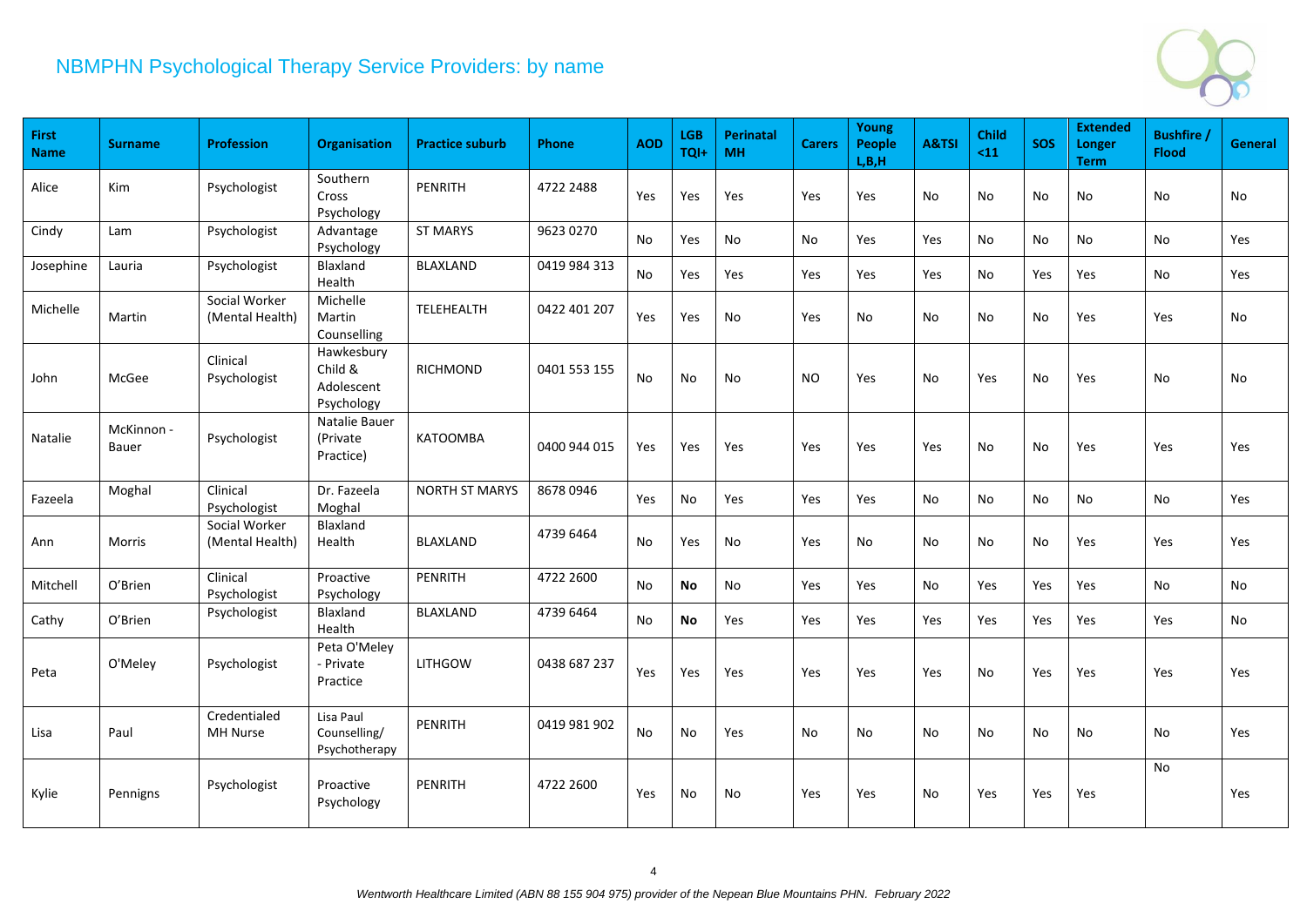

| First<br><b>Name</b> | <b>Surname</b>    | <b>Profession</b>                | Organisation                                        | <b>Practice suburb</b>                        | Phone        | <b>AOD</b> | <b>LGB</b><br>TQI+ | <b>Perinatal</b><br><b>MH</b> | <b>Carers</b> | Young<br><b>People</b><br>L, B, H | A&TSI | <b>Child</b><br>$11$ | <b>SOS</b> | <b>Extended</b><br>Longer<br><b>Term</b> | <b>Bushfire</b><br><b>Flood</b> | General |
|----------------------|-------------------|----------------------------------|-----------------------------------------------------|-----------------------------------------------|--------------|------------|--------------------|-------------------------------|---------------|-----------------------------------|-------|----------------------|------------|------------------------------------------|---------------------------------|---------|
| Sandra               | Plowright         | Psychologist                     | Porto Bello<br>Professional<br>Centre               | <b>BULLABURRA</b>                             | 4759 2202    | No         | Yes                | Yes                           | Yes           | Yes 18+                           | No    | No                   | No         | Yes                                      | Yes                             | Yes     |
| Warwick              | Poulsen           | Psychologist                     | Blaxland<br>Health                                  | <b>BLAXLAND</b>                               | 4739 6464    | No         | Yes                | No                            | Yes           | Yes                               | No    | No                   | No         | Yes                                      | <b>No</b>                       | Yes     |
| Maria                | Quinn             | Psychologist                     | Maria Quinn's<br>Practice                           | <b>LITHGOW</b>                                | 0427 355 701 | Yes        | Yes                | Yes                           | Yes           | Yes                               | Yes   | Yes                  | No         | Yes                                      | Yes                             | No      |
| Henna                | Raikar            | Social Worker<br>(Mental Health) | Heena Raikar<br>- Private<br>Practice               | <b>BLAXLAND</b>                               | 0410 288 511 | Yes        | Yes                | Yes                           | Yes           | Yes                               | Yes   | No                   | Yes        | Yes                                      | <b>No</b>                       | Yes     |
| Rolf                 | Reed              | Psychologist                     | Blue<br><b>Mountains</b><br>Psychotherapy<br>Clinic | KATOOMBA                                      | 4782 4915    | Yes        | Yes                | No                            | Yes           | Yes                               | Yes   | Yes                  | Yes        | Yes                                      | Yes                             | Yes     |
| Elizabeth            | Richter           | Social Worker<br>(Mental Health) | Visual<br>Ventures                                  | <b>KATOOMBA</b>                               | 0420 768 207 | Yes        | Yes                | No                            | Yes           | No                                | No    | No                   | Yes        | Yes                                      | <b>No</b>                       | Yes     |
| <b>Barbara</b>       | Rose              | Credentialed<br><b>MH Nurse</b>  | Blue<br>Mountains<br>Counselling<br>Centre          | <b>KATOOMBA</b>                               | 0408 600 595 | No         | No                 | Yes                           | Yes           | Yes                               | Yes   | No                   | Yes        | Yes                                      | Yes                             | Yes     |
| Nicholas             | Saleeby           | Provisional<br>Psychologist      | Advantage<br>Psychology                             | <b>ST MARYS</b>                               | 9623 0270    | Yes        | Yes                | No                            | Yes           | Yes                               | Yes   | No                   | No         | No                                       | No                              | No      |
| Renwick              | Schmid            | Psychologist                     | <b>Human Affairs</b><br>Consultants                 | PENRITH                                       | 0407 745 616 | No         | Yes                | No                            | Yes           | Yes                               | Yes   | No                   | Yes        | Yes                                      | No                              | Yes     |
| Karlo                | Seci              | Psychologist                     | <b>Present Mind</b><br>Psychology -<br>Karlo Seci   | <b>KATOOMBA</b>                               | 0484 624 932 | Yes        | Yes                | No                            | Yes           | Yes                               | No    | Yes                  | Yes        | No                                       | No                              | Yes     |
| Gillian              | Smith-<br>Cameron | Psychologist                     | Hawkesbury<br>Nepean<br>Psychology                  | LONDONDERRY                                   | 0404 486 881 | Yes        | Yes                | No                            | Yes           | Yes                               | Yes   | No                   | No         | Yes                                      | <b>No</b>                       | No      |
| David                | Stevens           | Psychologist                     | All About<br>Change                                 | <b>LITHGOW</b><br>LAWSON<br><b>BLACKHEATH</b> | 0447 000 322 | Yes        | Yes                | No                            | Yes           | Yes                               | No    | No.                  | No         | Yes                                      | Yes                             | Yes     |
| Anthony              | Taylor            | Psychologist                     | Porto Bello<br>Professional<br>Centre               | <b>BULLABURRA</b>                             | 4759 2202    | Yes        | Yes                | No                            | Yes           | Yes                               | Yes   | No                   | No         | Yes                                      | Yes                             | No      |